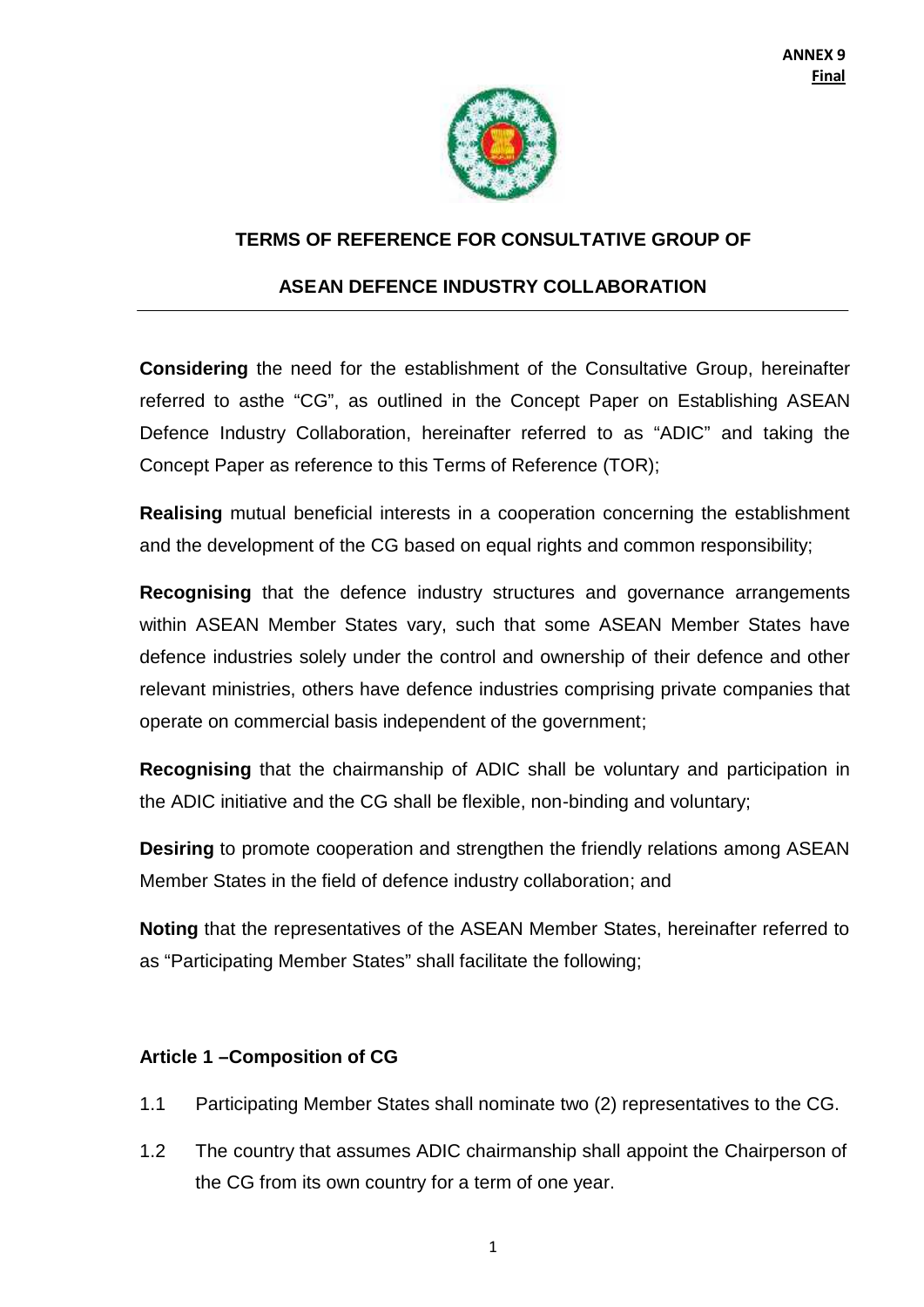- 1.3 Theappointed Chairperson of the CG shall establish a Secretariat to assist his/her function with the support from his/her own country.
- 1.4 The CG shall formulate the functions of the Secretariat.

#### **Article 2 – The Meeting of the CG**

- 2.1 The CG meeting shall be chaired by the appointed Chairperson and be conducted minimum of once a year.
- 2.2 The chairing country shall host the meeting of CG.
- 2.3 The venue of the meeting shall follow the country of the ADIC chairmanship for the year.
- 2.4 All the activities and outcomes of ADIC shall be reported to ASEAN Defence Ministers' Meeting (ADMM) through the ASEAN Defence Senior Officials' Meeting (ADSOM)and ASEAN Defence Senior Officials' Meeting Working Group (ADSOM WG).
- 2.5 The CG shall be responsible for the preparation and presentation of the report.

# **Article 3 – Functions of the CG**

- 3.1 The CG shall plan, coordinate, facilitate and monitor agreed projects under ADIC.
- 3.2 The CG shall develop a roadmap that may include strategies, action plan and implementation process.
- 3.3 The CG shall promote the cooperation between the defence industry companies, organisations and institutions of the Participating Member States in endeavours, such as:
	- 3.3.1 education and training in the defence industry sector;
	- 3.3.2 partnerships, joint ventures and co-production of agreed project;
	- 3.3.3 joint research and development of agreed project; and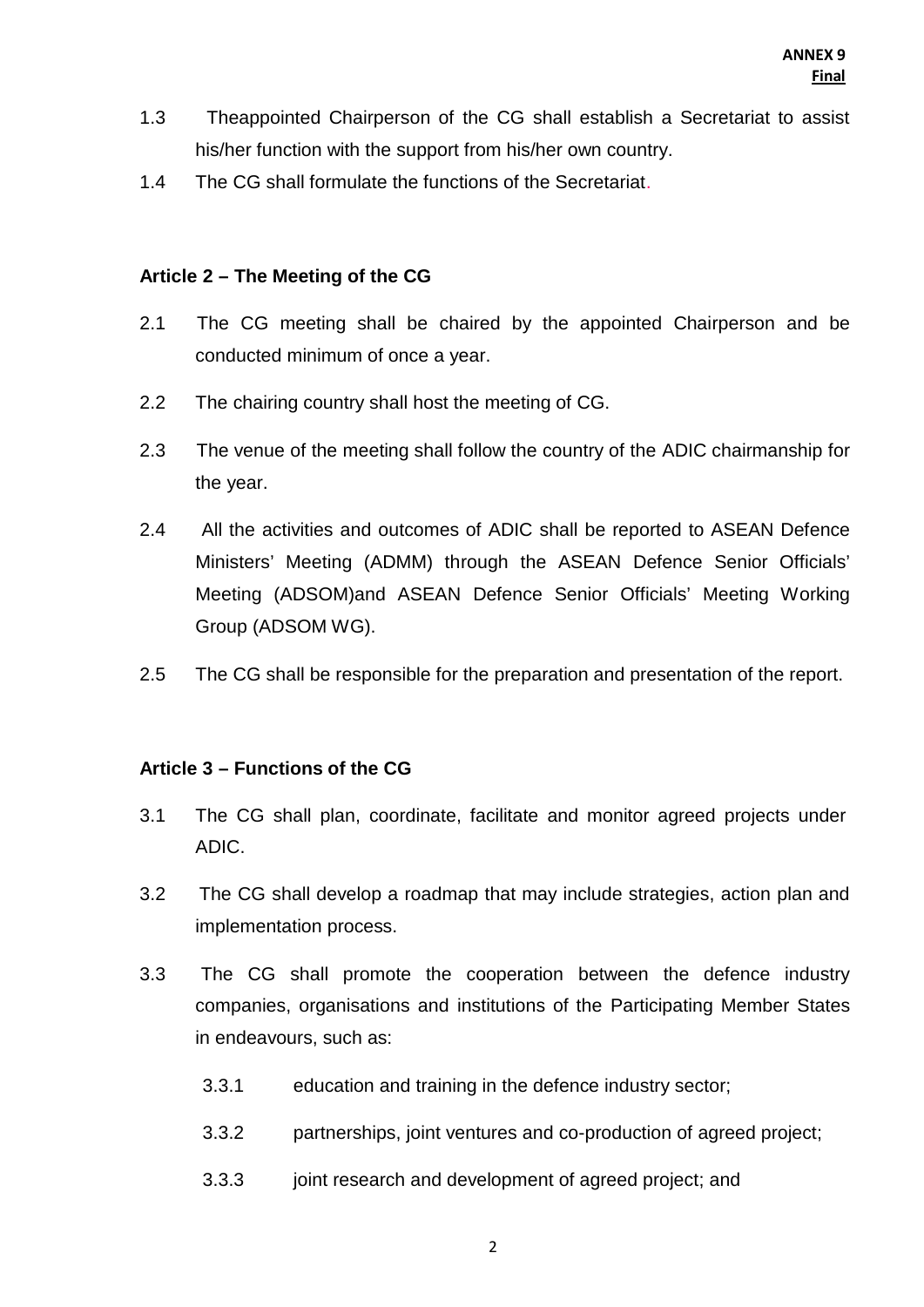### 3.3.4 joint promotion on project development.

on a voluntary basis in possible areas of cooperation, which shall not contravene limitations or obligations or governance arrangements that either Participating Member States or defence industry companies, organisations or institutions of the Participating Member States may have.

- 3.4 Any Participating Member State can propose project(s) under ADIC, subject to the review and approval of the CG and ADSOM through the ADSOM Working Group.
- 3.5 The proprietary rights of project(s) undertaken shall belong to the projects' proponents.
- 3.6 A project cooperation model shall be formulated as a guideline in undertaking any action/project.

### **Article 4 – The Security of Classified Information**

- 4.1 If it is so determined by the CG, any information concerning the activities or projects under ADIC shall be classified.
- 4.2 Any Participating Member State that wishes to disseminate it to any third party must obtain the approval from the CG.

# **Article 5 – Management of the CG**

- 5.1 The CG shall observe the provisions of the TOR to facilitate and encourage, as appropriate, direct contacts and cooperation between the governments, their departments and other official agencies. The procedure, manner and the terms of such contacts and cooperation of activities under ADIC shall be mutually agreed upon by the Participating Member States, but within and under the ambit and spirit of this TOR.
- 5.2 Unless otherwise provided for in a separate agreement, the respective Participating Member States shall bear their own costs in undertaking the